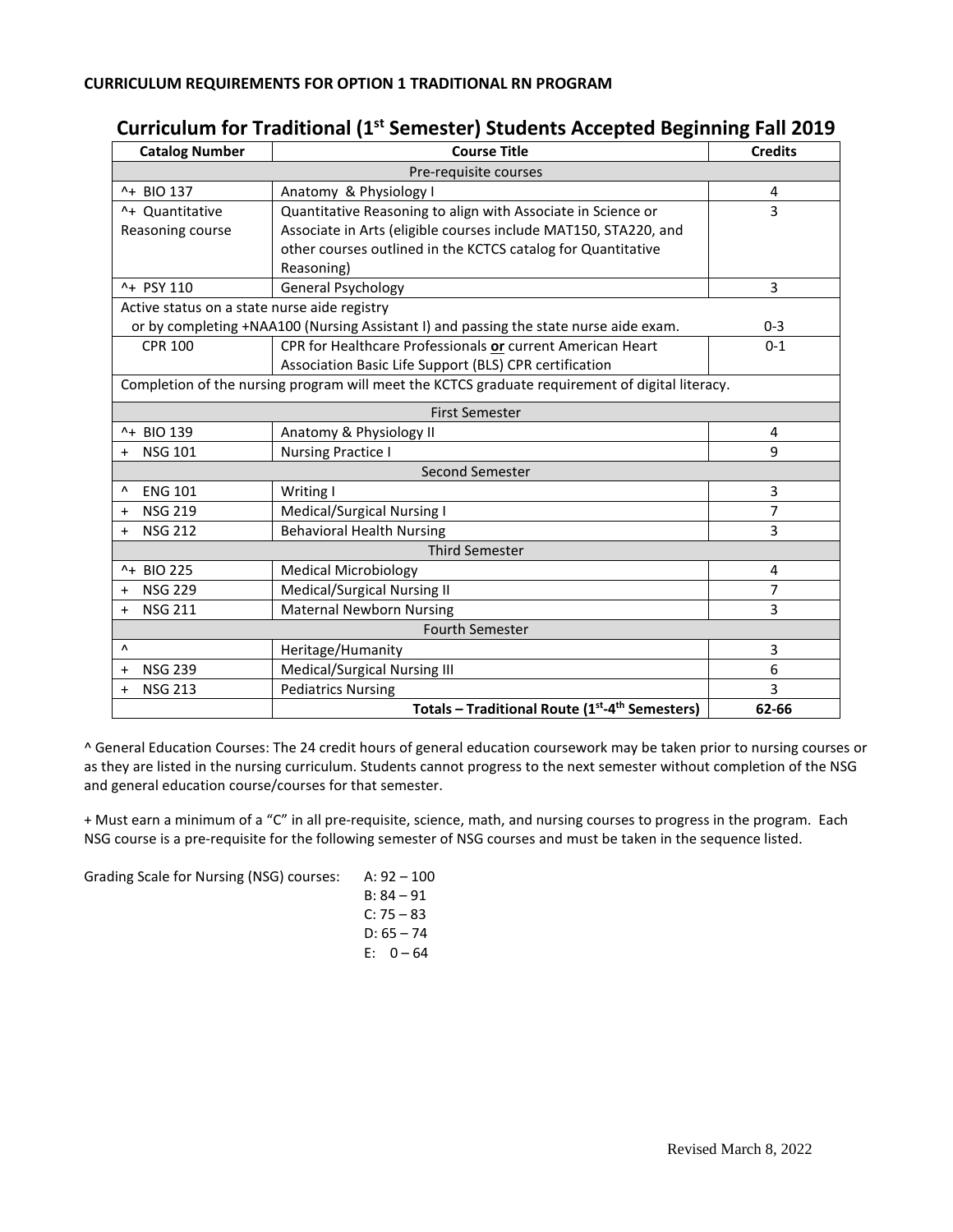| <b>Catalog Number</b>       | ິ<br>ັ<br><b>Course Title</b>                                                                   | <b>Credits</b> |
|-----------------------------|-------------------------------------------------------------------------------------------------|----------------|
| Pre-requisite courses       |                                                                                                 |                |
| ^+ BIO 137                  | Anatomy & Physiology I                                                                          | 4              |
| ^+ BIO 139                  | Anatomy & Physiology II                                                                         | 4              |
| ^+ Quantitative             | Quantitative Reasoning to align with Associate in Science or                                    | 3              |
| Reasoning course            | Associate in Arts (eligible courses include MAT150, STA220, and                                 |                |
|                             | other courses outlined in the KCTCS catalog for Quantitative                                    |                |
|                             | Reasoning)                                                                                      |                |
| ^+ PSY 110                  | General Psychology                                                                              | 3              |
| <b>CPR 100</b>              | CPR for Healthcare Professionals or current American Heart                                      | $0 - 1$        |
|                             | Association Basic Life Support (BLS) CPR certification                                          |                |
|                             | Completion of the nursing program will meet the KCTCS graduate requirement of digital literacy. |                |
| <b>First Semester</b>       |                                                                                                 |                |
| <b>NSG 101</b>              | <b>Nursing Practice I</b>                                                                       | 9              |
|                             | <b>WAIVED FOR LPN TO RN BRIDGE STUDENTS</b>                                                     |                |
|                             | Second Semester                                                                                 |                |
| <b>ENG 101</b>              | Writing I                                                                                       | 3              |
| <b>NSG 195</b>              | Transition to ADN (LPN to RN Bridge)                                                            | 4              |
| <b>OR</b>                   | <b>OR</b>                                                                                       |                |
| <b>NSG 219</b>              | Medical/Surgical Nursing I                                                                      |                |
| <b>NSG 212</b>              | <b>Behavioral Health Nursing</b>                                                                | 3              |
|                             | <b>Third Semester</b>                                                                           |                |
| ^+ BIO 225                  | <b>Medical Microbiology</b>                                                                     | 4              |
| <b>NSG 229</b><br>$\ddot{}$ | Medical/Surgical Nursing II                                                                     | 7              |
| <b>NSG 211</b><br>$\ddot{}$ | <b>Maternal Newborn Nursing</b>                                                                 | 3              |
| <b>Fourth Semester</b>      |                                                                                                 |                |
| Λ                           | Heritage/Humanity                                                                               | 3              |
| <b>NSG 239</b><br>$\ddot{}$ | Medical/Surgical Nursing III                                                                    | 6              |
| <b>NSG 213</b><br>$\ddot{}$ | <b>Pediatrics Nursing</b>                                                                       | 3              |
|                             | Totals - LPN to RN Bridge (2 <sup>nd</sup> -4 <sup>th</sup> Semesters)                          | 50-51          |

## **Curriculum for LPN To RN Bridge Students Accepted Beginning Spring 2020**

^ General Education Courses: The 24 credit hours of general education coursework may be taken prior to nursing courses or as they are listed in the nursing curriculum. Students cannot progress to the next semester without completion of the NSG and general education course/courses for that semester.

+ Must earn a minimum of a "C" in all pre-requisite, science, math, and nursing courses to progress in the program. Each NSG course is a pre-requisite for the following semester of NSG courses and must be taken in the sequence listed.

Grading Scale for Nursing (NSG) courses: A: 92 – 100

| B: 84 – 91   |  |
|--------------|--|
| $C: 75 - 83$ |  |
| D: 65 – 74   |  |
| E: 0 – 64    |  |